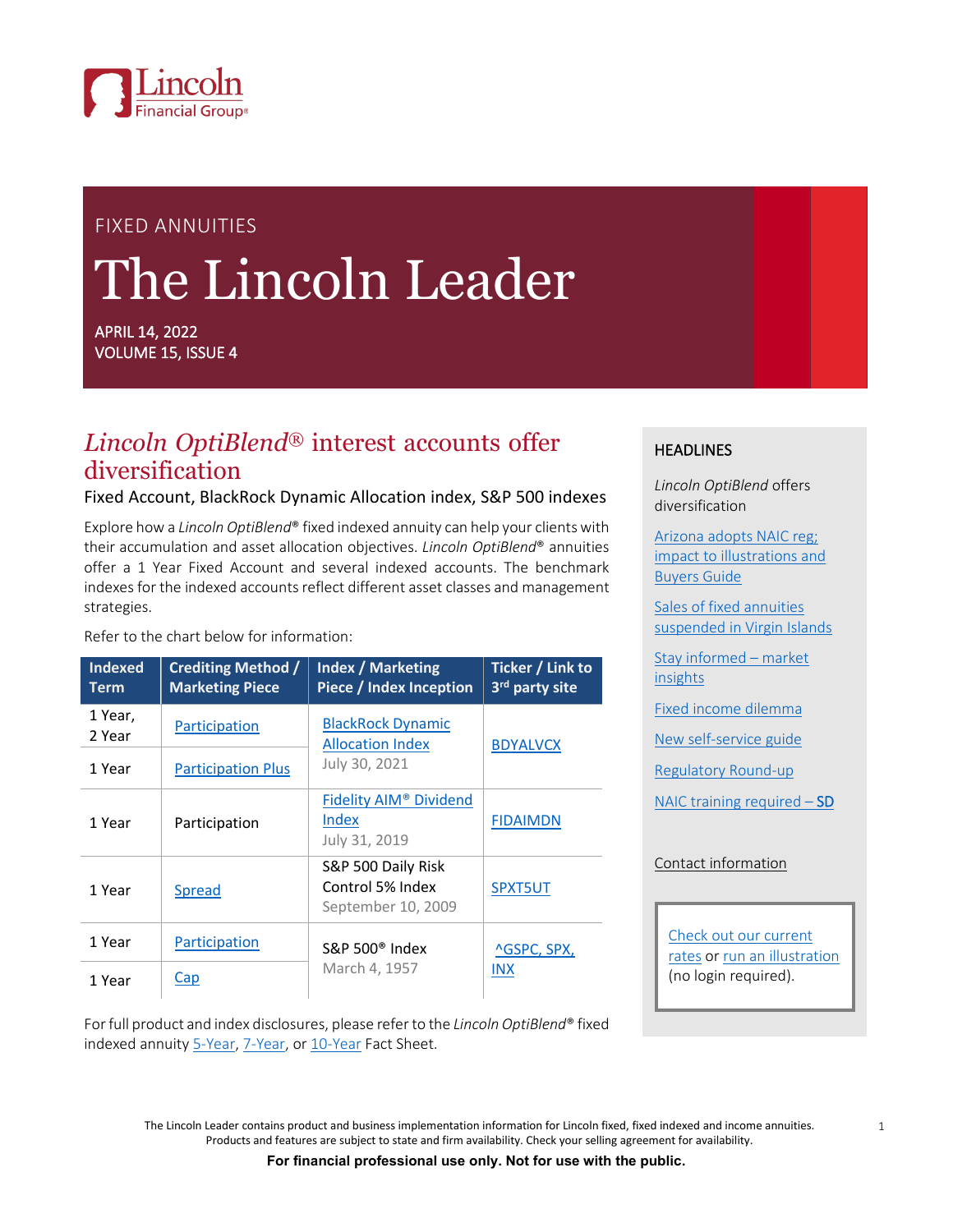# <span id="page-1-0"></span>Arizona adopts NAIC Reg regarding standards for annuity illustrations and Buyers Guide

Now requires at least 10 years of historical performance for illustrations; updated Buyers Guide

**Illustrations:** Arizona now requires a minimum of 10 years of historical performance before the index/indexed account can be shown in annuity illustrations.

Any indexed account utilizing a benchmark index having less than 10 years of historical performance will not be available for illustration purposes. This change was implemented on April 1, 2022 in the Lincoln annuity illustration system.

An indexed account using a benchmark index with less than a 10 year history is available for allocation at issue and each contract anniversary, as applicable.

| <b>Fixed Indexed Annuity</b>                             | <b>Indexed Account</b>                                                                                                         | <b>Index (Inception date)</b>                                |  |
|----------------------------------------------------------|--------------------------------------------------------------------------------------------------------------------------------|--------------------------------------------------------------|--|
| Lincoln OptiBlend®<br>Lincoln FlexAdvantage <sup>®</sup> | 1 Year Fidelity AIM Dividend Participation                                                                                     | Fidelity AIM® Dividend Index<br>(July 31, 2019)              |  |
| Lincoln OptiBlend®                                       | 1 and 2 Year BlackRock Dynamic Allocation<br>Participation<br>1 Year BlackRock Dynamic Allocation<br><b>Participation Plus</b> | <b>BlackRock Dynamic Allocation Index</b><br>(July 30, 2021) |  |

This impacts the following products and indexed accounts:

This limitation already applies in Alabama, Colorado, Iowa, Maine, Missouri, New Hampshire, Ohio, Rhode Island, and West Virginia.

**Buyers Guide:** Arizona amended their Buyer's Guide regulation to implement the newest NAIC Buyer's Guide for Fixed Deferred Annuities. The Forms tool and other systems will be updated to reflect form AN10712 (instead of Form AN06532).

### <span id="page-1-1"></span>Fixed and indexed annuity products closed to new sales in the Virgin Islands Effective April 18, 2022

Due to limited sales, the following fixed and indexed annuities will be closed to new sales in the Virgin Islands, effective April 18, 2022:

- *Lincoln MyGuarantee<sup>SM</sup>* Plus fixed annuity
- *Lincoln FlexAdvantage*® fixed indexed annuity
- *Lincoln OptiBlend*® fixed indexed annuity
- *Lincoln Insured Income*SM Immediate Annuity
- *Lincoln Deferred Income Solutions*SM Annuity

#### Transition Guidelines:

- Paper applications and electronic order entry tickets must be signed (as applicable), dated and received at Lincoln by 4:00 p.m. ET April 15, 2022.
- Eligible applications must be in good order and fully funded within the applicable rate hold period; if not funded before the rate hold period expires, the application will be returned.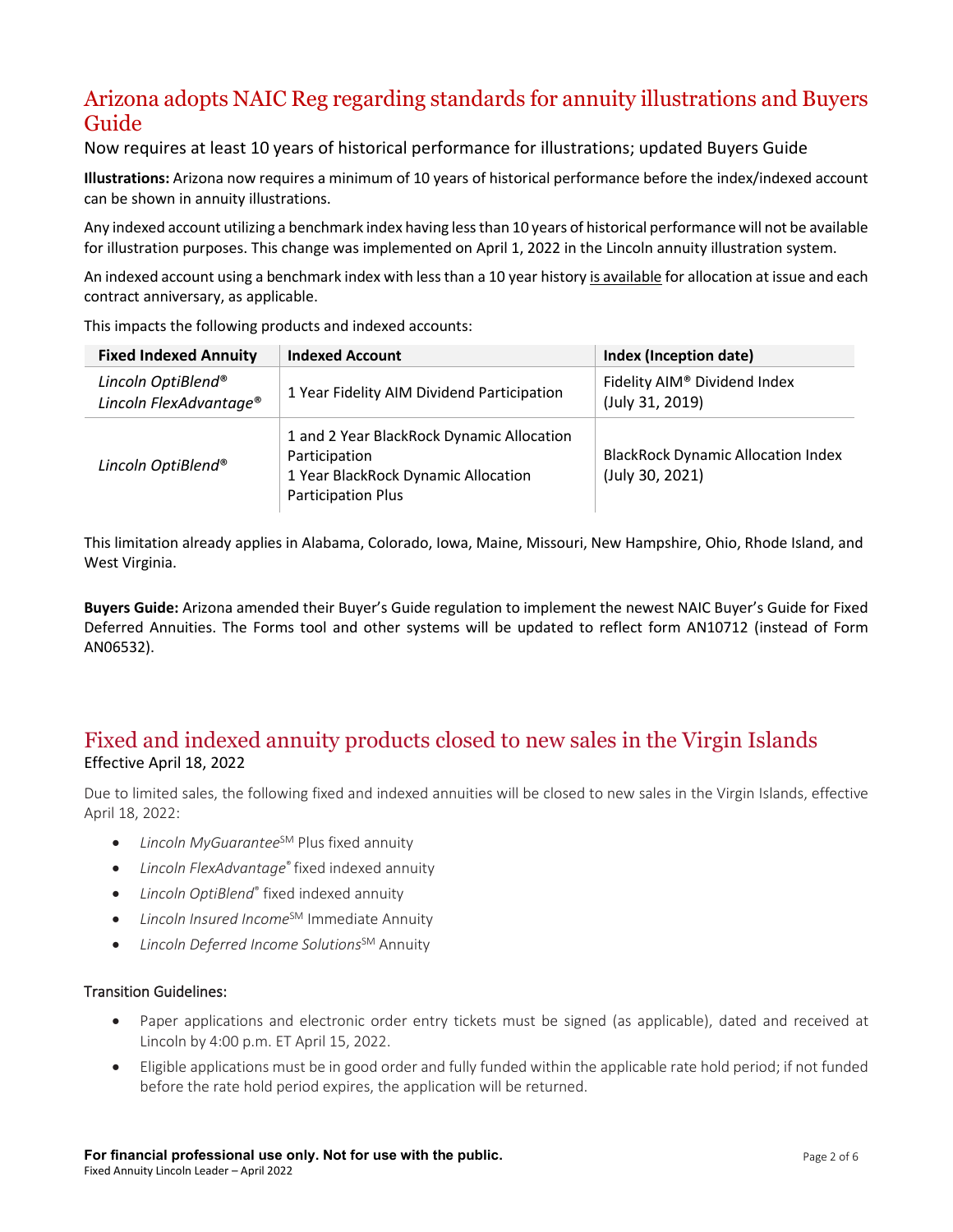#### <span id="page-2-0"></span>Stay informed on current events – What we're hearing Market insights from industry professionals

Catch up on what is going on in the market with this special edition digital brochure:

*[What we're hearing](https://visit.lfg.com/FMM-FPCOM-FLI001)*: Timely market insights from our network of industry experts, as of 4/7/22.

The brochure includes a summary and full commentary as follows:

- BlackRock takes a look at the Q2 2022 equity market outlook
- Fidelity examines the income investing outlook, and
- J.P. Morgan offers comments on the labor market

View the digital brochure here - [What we're hearing](https://visit.lfg.com/FMM-FPCOM-FLI001) For financial professional use only.



# <span id="page-2-1"></span>More market insights: Fixed income dilemma

#### Performance updated through 2021

Check out our market insights [discussion on bonds, in the](https://cdn1-originals.webdamdb.com/13193_126733411?cache=1646836292&response-content-disposition=inline;filename=FA-OBBON-BRC001_FINAL.pdf&response-content-type=application/pdf&Policy=eyJTdGF0ZW1lbnQiOlt7IlJlc291cmNlIjoiaHR0cCo6Ly9jZG4xLW9yaWdpbmFscy53ZWJkYW1kYi5jb20vMTMxOTNfMTI2NzMzNDExP2NhY2hlPTE2NDY4MzYyOTImcmVzcG9uc2UtY29udGVudC1kaXNwb3NpdGlvbj1pbmxpbmU7ZmlsZW5hbWU9RkEtT0JCT04tQlJDMDAxX0ZJTkFMLnBkZiZyZXNwb25zZS1jb250ZW50LXR5cGU9YXBwbGljYXRpb24vcGRmIiwiQ29uZGl0aW9uIjp7IkRhdGVMZXNzVGhhbiI6eyJBV1M6RXBvY2hUaW1lIjoyMTQ3NDE0NDAwfX19XX0_&Signature=a%7EF0eR84w6U%7E7Tj6CJau0gOui0Qlpk%7EbomCIPNQrkK-TO5FmAKqy1LJWk88Ba%7E49AjILB3HkM0UVBHi8v7kYyGWQtjMQNUgI6J4hhmupaMq0Qq0z7-QA3in7dd6bzpFlguEYeG9WJoykai6dlTnEb9hb-FO30IwIukiSQjpJvD9DquNjt23Qh4xb8m9iNbrZP0uvCR7WM1SapxROYDV1XhlpCbXruEd91vMiRS9rHzwVUjuK23IsyZhFj6kcxfaUeR3NTTrhSIJsD51D1vFAnf%7Eikzhzeh3AL9CUidVfOfRjRs5YZ4tRo1xP5PHT5pkb5cRk54hHqKYUF1r59rNNpA__&Key-Pair-Id=APKAI2ASI2IOLRFF2RHA) digital brochure, the [Fixed income dilemma](https://visit.lfg.com/FA-OBBON-BRC001).

*Lincoln OptiBlend*® fixed indexed annuity may add balance to a portfolio – see how, in this updated brochure.

With bonds unlikely to generate meaningful returns, how do you position a portfolio for growth, while continuing to provide downside protection?

This updated guide discusses historical bond portfolio returns and the risks involved during an extended low interest rate environment.

Clients nearing retirement may be more cautious about market risk and interested in a strategy designed to provide:

- 100% protection to help guard against downturns
- Upside potential with growth tied to market indices
- Controlled costs with no explicit product charges for 7 out of the 8 account options
- Confidence that you're working with a consistent and dependable provider

Explore how *Lincoln OptiBlend*® fixed indexed annuity may help balance protection and growth within your client's portfolio[. Read more.](https://visit.lfg.com/FA-OBBON-BRC001)

| The fixed income dilemma<br>A tough spot for bond investors                                                                                                                                                                                                                                                                                                                                                                                                                                   |                                                                                                                                                                                                |
|-----------------------------------------------------------------------------------------------------------------------------------------------------------------------------------------------------------------------------------------------------------------------------------------------------------------------------------------------------------------------------------------------------------------------------------------------------------------------------------------------|------------------------------------------------------------------------------------------------------------------------------------------------------------------------------------------------|
| If you want a level of protection from a market decline, fixed income<br>investments have traditionally been a potential solution. And, during times<br>of volatility, it is no surprise that investors turn to bonds. However, this<br>approach is not as safe as you may think.<br>With interest rates at record lows, the ability of bonds to provide income,<br>capital appreciation, and most importantly, act as a portfolio ballast in times<br>of stress is fundamentally challenged. | Three major risks-<br>all stemming from the<br>extremely low interest<br>Shrinking<br>rate environment-<br>vield cushion<br>have been pushing<br>bonds out of their<br>"safety" position:<br>3 |
| It's time to reevaluate fixed income investing. Let's get started.                                                                                                                                                                                                                                                                                                                                                                                                                            | Lower future<br><b>Rising interest</b><br>rate rick<br>returns                                                                                                                                 |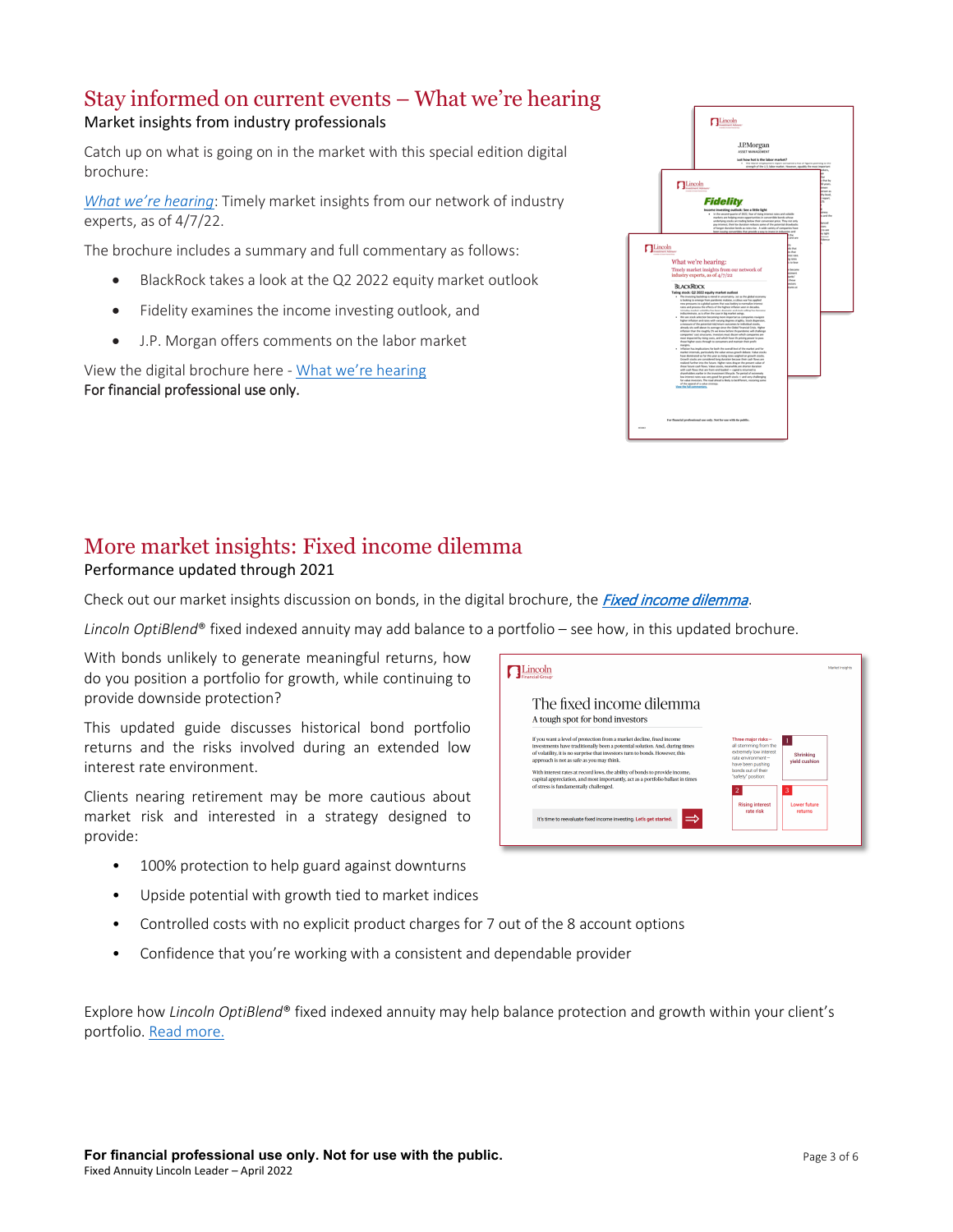# <span id="page-3-0"></span>Log in to LFD.com today! New self-service reference guide available

#### Access pending business, existing accounts and correspondence

Access our self-service tools by logging in to [LFD.com.](https://www.lincolnfinancial.com/public/professionals/partnerwithus/lincolnfinancialdistributors) Check the status of submitted business, prepare for client meetings, review account details, and more. Explore these features:

- Account details page: View account values, account summaries and transactions, download a contract, and more.
- Correspondence and statements: Pull statements, confirmations, letters, contract documents, and tax statements by individual client and contract, or for your full book of business.
- **Pending business tool: Review new business cases, including those with additional requirements.**



#### New! Reference Guide

Review thi[s quick-reference guide](https://visit.lfg.com/VA-SERVC-FLI001) for navigation tips, screen shots, and more.

# <span id="page-3-1"></span>Regulatory Round-up

#### Stay informed

Visit the Regulatory Roundup, your source for timely, comprehensive and simplified regulatory updates. Bookmark this resource center to stay informed of current legislative changes and requirements and impending proposals—so you can optimize your business.

Visit the [Regulatory Round-Up](https://www.lfg.com/public/regulatoryroundup) for information.

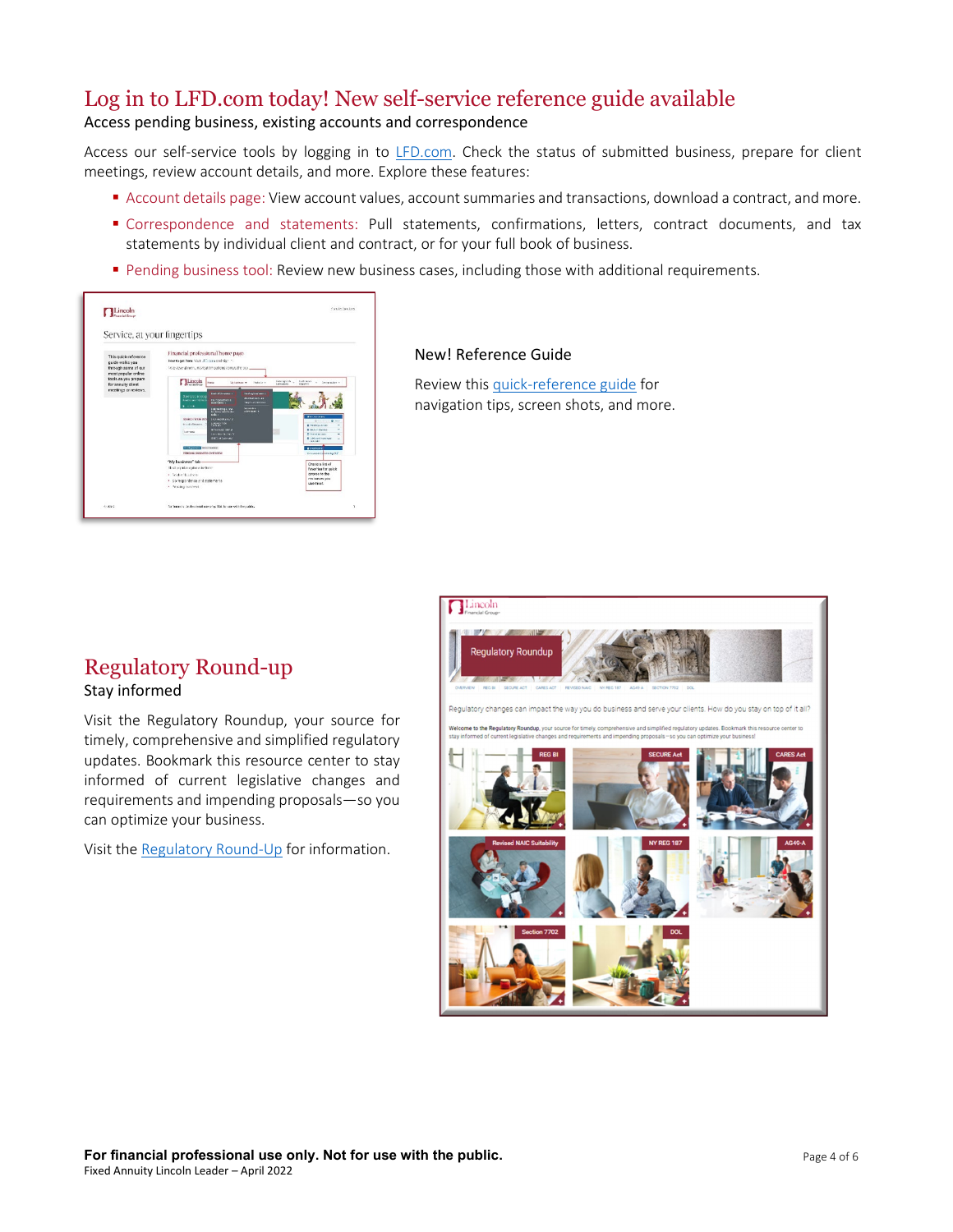# <span id="page-4-0"></span>NAIC Annuity Transactions Model Reg – training required Several states now require additional training; other states anticipated to follow

The NAIC has amended the Annuity Transactions Model Regulation to align with the best interest standard of care for annuity sales. As part of this Model Regulation, producers will need to complete additional training. Refer to the [Frequently Asked Questions](https://www.lfg.com/wcs-static/pdf/Regulatory%20-%20NAIC%20FAQ%20PDF.pdf) document for more information.

Producer training requirements for states who have adopted the 2020 NAIC Model

- **New annuity producers** are required to complete a four-credit training course that covers the new requirements.
- **Existing producers**who have previously completed a four-credit training are required to complete a new one-credit training course (a new four-credit course will also meet the requirement). Completion of this training is required within six months after the effective date of the Model Regulation in each state.
- **All producers:** Product-specific training will continue to be a requirement for new and existing producers prior to solicitation of an annuity product.

Note: Where Lincoln is conducting the suitability review, the ACORD 660 form or "Appendix A", ("Insurance Agent (Producer) Disclosure For Annuities") is required with the application in states that have adopted the new NAIC Model Regulation. If this form is missing from applications received after the effective date of that state's adoption, the business will be deemed not in good order (NIGO).

#### Current state adoptions – South Dakota – *new*!

The following states have recently adopted the revised NAIC Suitability in Annuity Transactions Model Regulation. Producers soliciting annuities in these states will need to complete the general annuity and product-specific training.

| <b>State</b>              | Compliance<br><b>Effective</b><br>date | <b>General Annuity Deadline if</b><br>licensed prior to effective date | <b>General Annuity Deadline if NOT</b><br>licensed prior to effective date | Product-specific (carrier<br>training) deadline | Reciprocal |
|---------------------------|----------------------------------------|------------------------------------------------------------------------|----------------------------------------------------------------------------|-------------------------------------------------|------------|
| Alabama                   | 1/1/2022                               | 6/30/2022                                                              | Prior to Solicitation                                                      | Prior to Solicitation                           | Yes        |
| Connecticut               | 3/1/2022                               | 8/31/2022                                                              | Prior to Solicitation                                                      | Prior to Solicitation                           | Yes        |
| Kentucky                  | 1/1/2022                               | 6/30/2022                                                              | Prior to Solicitation                                                      | Prior to Solicitation                           | Yes        |
| Maine                     | 1/1/2022                               | 6/30/2022                                                              | Prior to Solicitation                                                      | Prior to Solicitation                           | Yes        |
| Missisisippi <sup>1</sup> | 1/1/2022                               | 6/30/2022                                                              | Prior to Solicitation                                                      | Prior to Solicitation                           | Yes        |
| Montana <sup>2</sup>      | 10/1/2021                              | 3/31/2022                                                              | Prior to Solicitation                                                      | Prior to Solicitation                           | Yes        |
| New Mexico                | 10/1/2022                              | 3/31/2022                                                              | Prior to Solicitation                                                      | Prior to Solicitation                           | Yes        |
| North Dakota              | 1/1/2022                               | 6/30/2022                                                              | Prior to Solicitation                                                      | Prior to Solicitation                           | Yes        |
| Pennsylvania              | 6/20/2022                              | 12/19/2022                                                             | Prior to solicitation                                                      | Prior to solicitation                           | Yes        |
| South Dakota              | 1/1/2023                               | 6/30/2023                                                              | 1/1/2023                                                                   | 1/1/2023                                        | Yes        |

State-specific requirements are shown below:

*1 Mississippi: Compliance Training Effective date, 1/1/2022. Regulation Effective Date, 7/1/2022.*

*<sup>2</sup> Montana: Requires producers to have securities license if recommending the distribution of a security (including a variable annuity).* 

#### Future state adoptions

Other states are pending adoption of the 2020 NAIC Model; the Annuity Education Requirements 50-state chart will be updated as new states adopt the Model. The complete, updated chart is available by logging onto:

[LINCOLNFINANCIAL.COM](https://www.lfg.com/public/industryprofessional) > GUIDELINES AND EDUCATION > COMPLIANCE GUIDELINES.